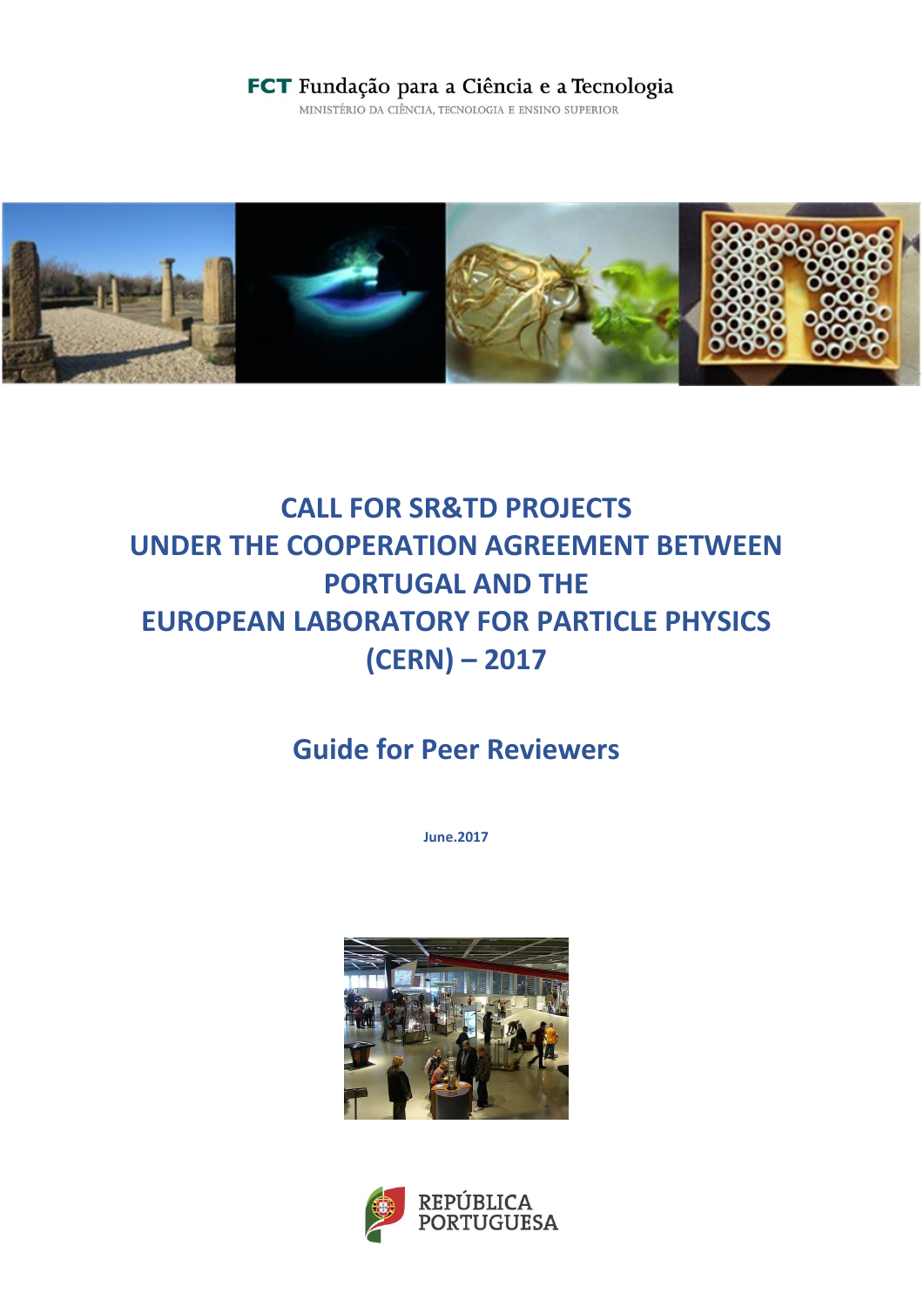## **TABLE OF CONTENTS**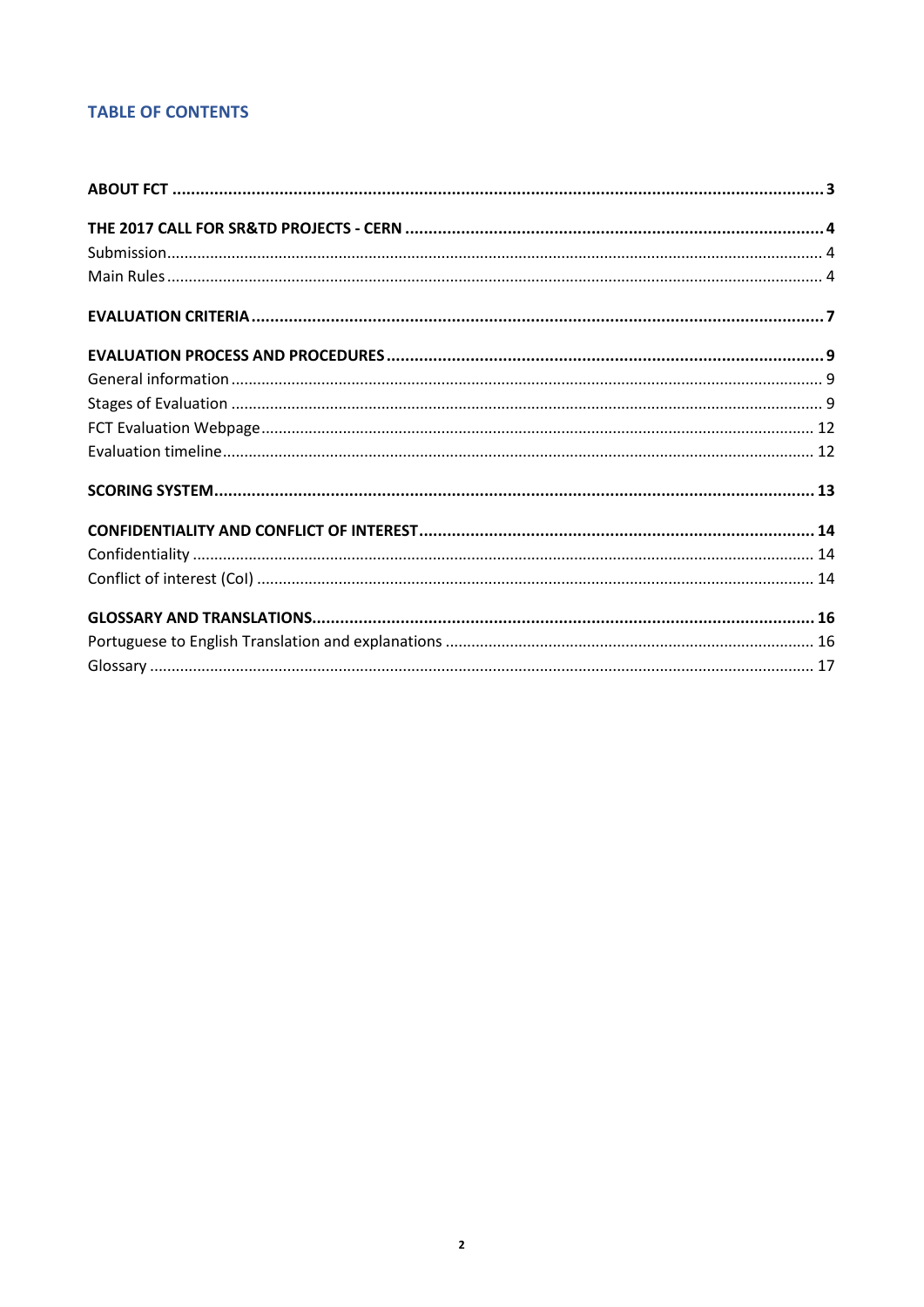#### <span id="page-2-0"></span>**ABOUT FCT**

Fundação para a Ciência e a Tecnologia, I.P. (FCT), the Portuguese Foundation for Science and Technology, is the public agency responsible for implementing the Portuguese government's on Science and Technology policy.

FCT started its operations in August 1997, and succeed the previous equivalent agency, JNICT, created in the 1980s.

FCT's mission is to continuously promote the advancement of scientific and technological knowledge in Portugal, exploring opportunities to attain the highest international standards in the creation of knowledge in any scientific or technological domain, and to stimulate the diffusion of that knowledge and its contribution to improve education, health, the environment, and the quality of life and well-being of citizens.

FCT pursues its mission by funding fellowships, studentships and research contracts for scientists, research projects, internationally competitive research centres and state-of-the-art infrastructures, via competitive calls with international peer-review. FCT ensures Portugal's participation in international scientific organizations, fosters the participation of the scientific community in international projects and promotes knowledge transfer between R&D centres and industry. Working closely with international organisations, FCT coordinates public policy for the Information and Knowledge Society in Portugal and ensures the development of national scientific computing resources.

FCT's main roles are:

- to promote, finance, monitor and evaluate science and technology institutions, programmes, projects and training of human resources;
- to promote and support infrastructures for scientific research and technological development;
- to promote the diffusion of scientific and technological culture and knowledge, especially when relevant for educational purposes in close collaboration with the Ciência Viva agency;
- to stimulate the updating, interconnectivity, strengthening and availability of science and technology information sources.

FCT funds all areas of knowledge, including exact, natural and health sciences, engineering, social sciences and humanities.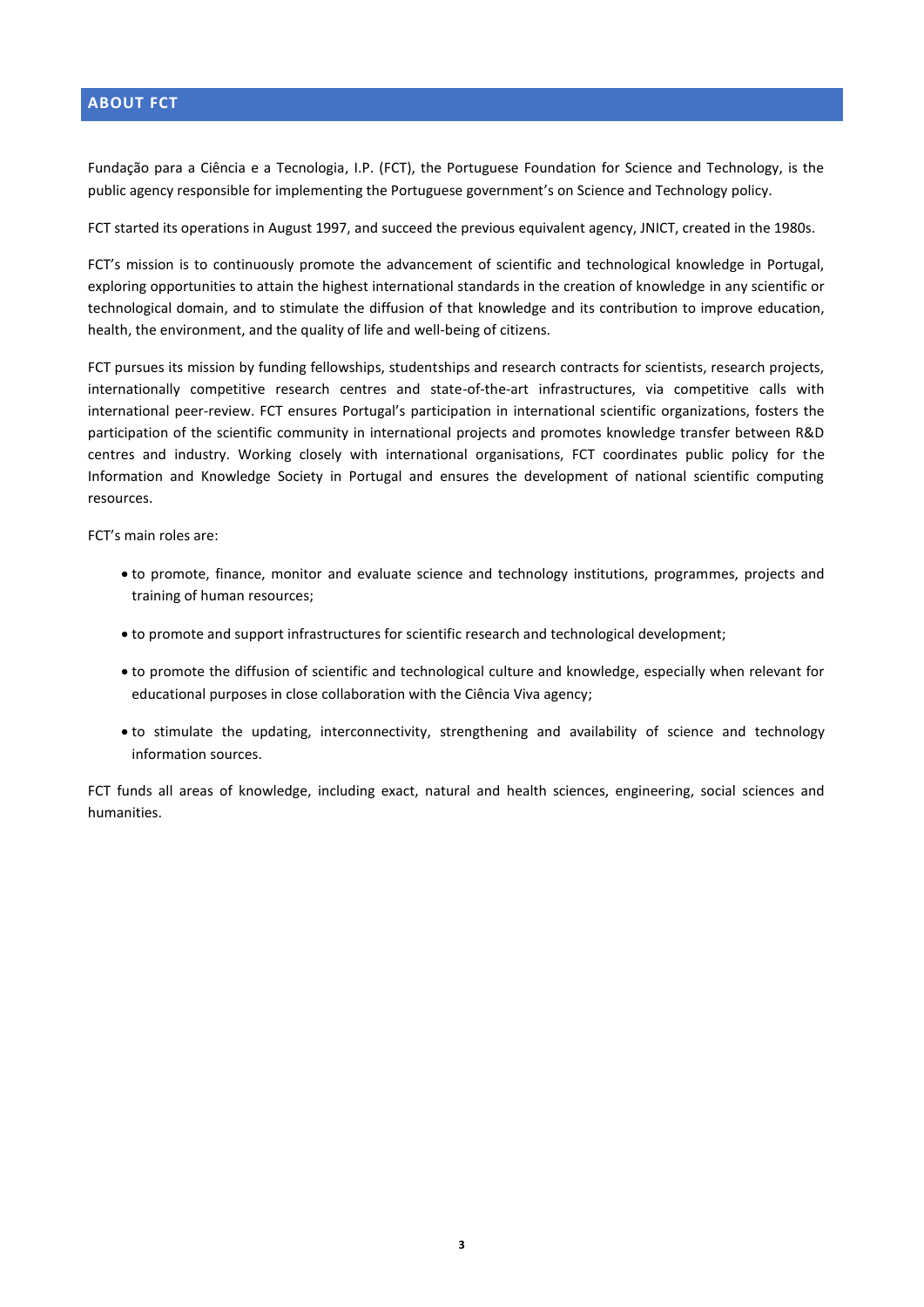#### <span id="page-3-0"></span>**THE 2017 CALL FOR SR&TD PROJECTS - CERN**

The Public Announcement of the Call is published on the FCT website.

This Call aims to finance SR&TD projects in the field of the High Energy Physics, and other relevant fields for the Portuguese participation in the European Laboratory for Particle Physics (CERN), with scientific collaborations recognized by CERN, as well as technology-based projects in applied sciences with collaborations in activities supported by the same Laboratory.

Priority should be given to the projects with long-term collaborations with CERN or with the use of its experimental facilities.

It should also be privileged projects that foster the technology transfer generated at CERN, or actions that promote the execution of research and experimental development projects with the participation of companies, in collaboration with CERN.

#### <span id="page-3-1"></span>**SUBMISSION**

Applications are submitted online via a specially designe[d FCT Web application.](https://concursos.fct.pt/projectos/)

The Principal Investigator (PI) should indicate up to 4 keywords which characterise the proposed scientific activity. This will facilitate the assignment of applications to specific reviewers.

It is important to underscore that:

- **each researcher may only submit one proposal as PI**;
- each PI should indicate a co-PI that replaces the PI in his/her absences and impediments.

#### <span id="page-3-2"></span>**MAIN RULES**

According to the Regulations governing access to funding of Scientific Research and Technological Development projects:

- The content of the application **should be written in English**, and a version in Portuguese of the Title and the Summary is also required.
- The **funding conditions** for this Call establish 24 months as maximum duration of the grant, eventually extended up to 36 months.
- The recipient entities and the PI must agree to comply with the applicable national and European community norms, namely as regards competition, environment, equal opportunity and gender, and public contracting whenever applicable. In cases of projects involving:
	- Animal experimentation the PI must vouch for the research team's compliance with EU directives and the relevant Portuguese laws regarding the protection of animals used for experimental and other scientific purposes;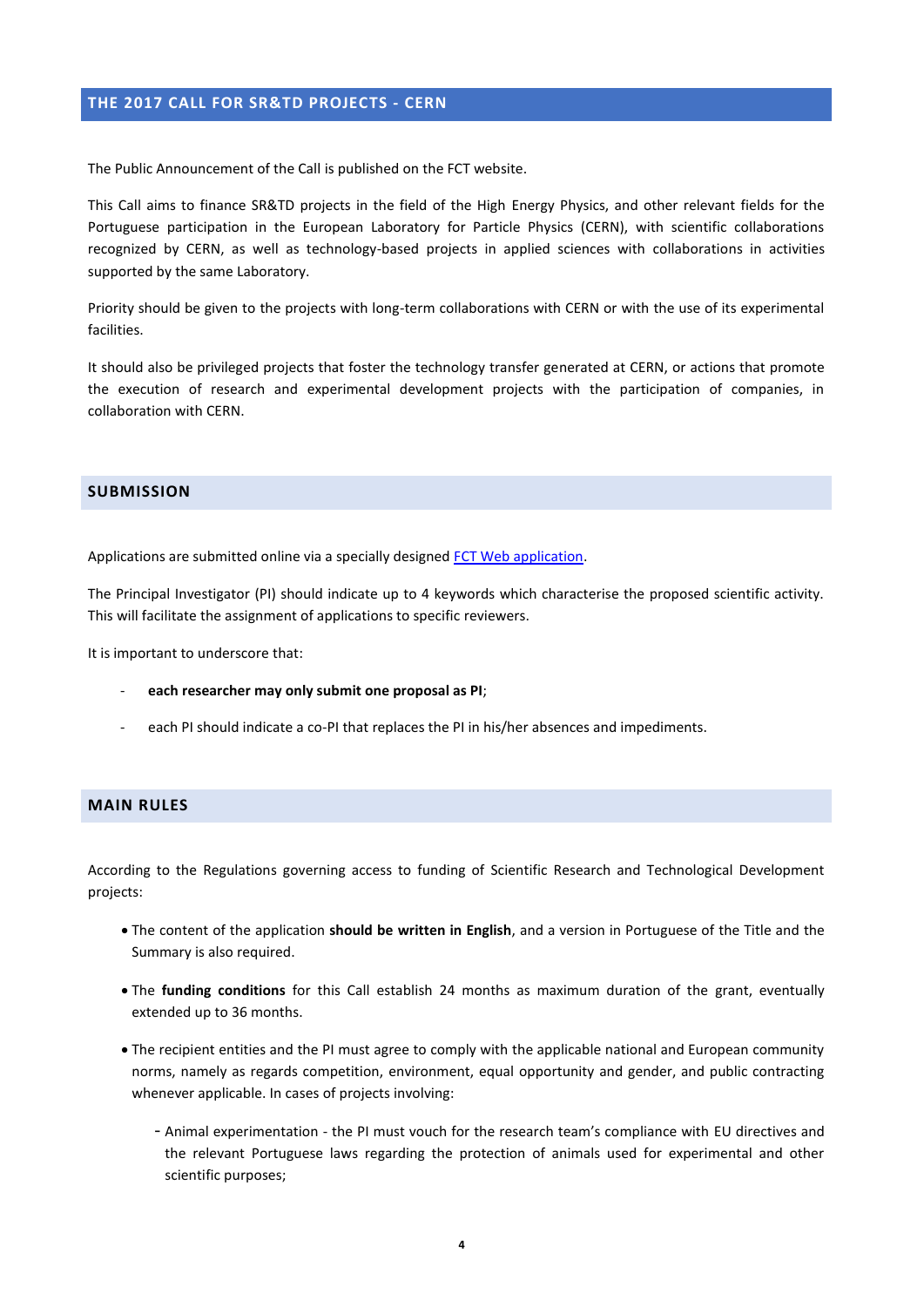- Regarding the donation, procurement, testing, processing, storage, distribution and preservation of human tissues and cells, the PI must vouch for the research team's compliance with EU directives and the relevant Portuguese laws on standards of quality and safety;
- The dissemination strategy of research outputs of the projects, including considerations of open access, shall be taken into account in the evaluation.
- Funded items (cf. [Regulations\)](http://www.fct.pt/apoios/projectos/regulamento.phtml.en):
	- Expenses with **Human Resources** dedicated or related to the development of R&D activities related to the project execution in all mandatory components by the applicable labour legislation, including charges with grant holders directly supported by the beneficiaries.

Grants within research projects may be of the following types (whose nature is explained in section Glossary and Translations of this guide):

- BCC Invited Scientist Grant
- BPD Post-doctoral Grant
- BI Research Grant
- BIC Scientific Initiation Grant
- **BTI** Research Technician Grant

For all grants, the monthly amount to be paid to the grant holder is fixed and established by FCT. The cost considered in each application automatically assumes the authorized monthly cost of the grant, with the number of months fixed by the PI.

- **Missions** (travel, accommodation, registration fees, etc.) in Portugal and abroad;
- **Acquisition of scientific and technical tools and equipment** indispensable to the project if used within the project during their useful lifetime;
- **Depreciation of scientific and technical tools and equipment** indispensable to the project and of which the useful lifetime falls within the execution period of the project, but does not end within that period;
- **Subcontracts** directly related to the project scientific tasks' execution;
- Expenses related to the national and foreign registration of **patents, copyrights, utility models** and **designs, national models or brands** associated with other forms of intellectual property protection, namely fees, research as to the status of the technique and consulting fees;
- Expenses with the **demonstration, promotion and disclosure of project's outputs**, namely dissemination fees within the fulfilment and pursuant to national policies of open access;
- **Adaptation of buildings and facilities** when indispensable to the project execution for environmental and safety reasons, provided that these costs do not exceed 10% of the total eligible cost of the project. The percentage bound in this item is automatically checked by the submission tool. Applications cannot be locked if this condition is not verified.
- **Acquisition of goods and services and current expenses** directly related to the execution of the project, including consultants' costs that do not constitute subcontracts;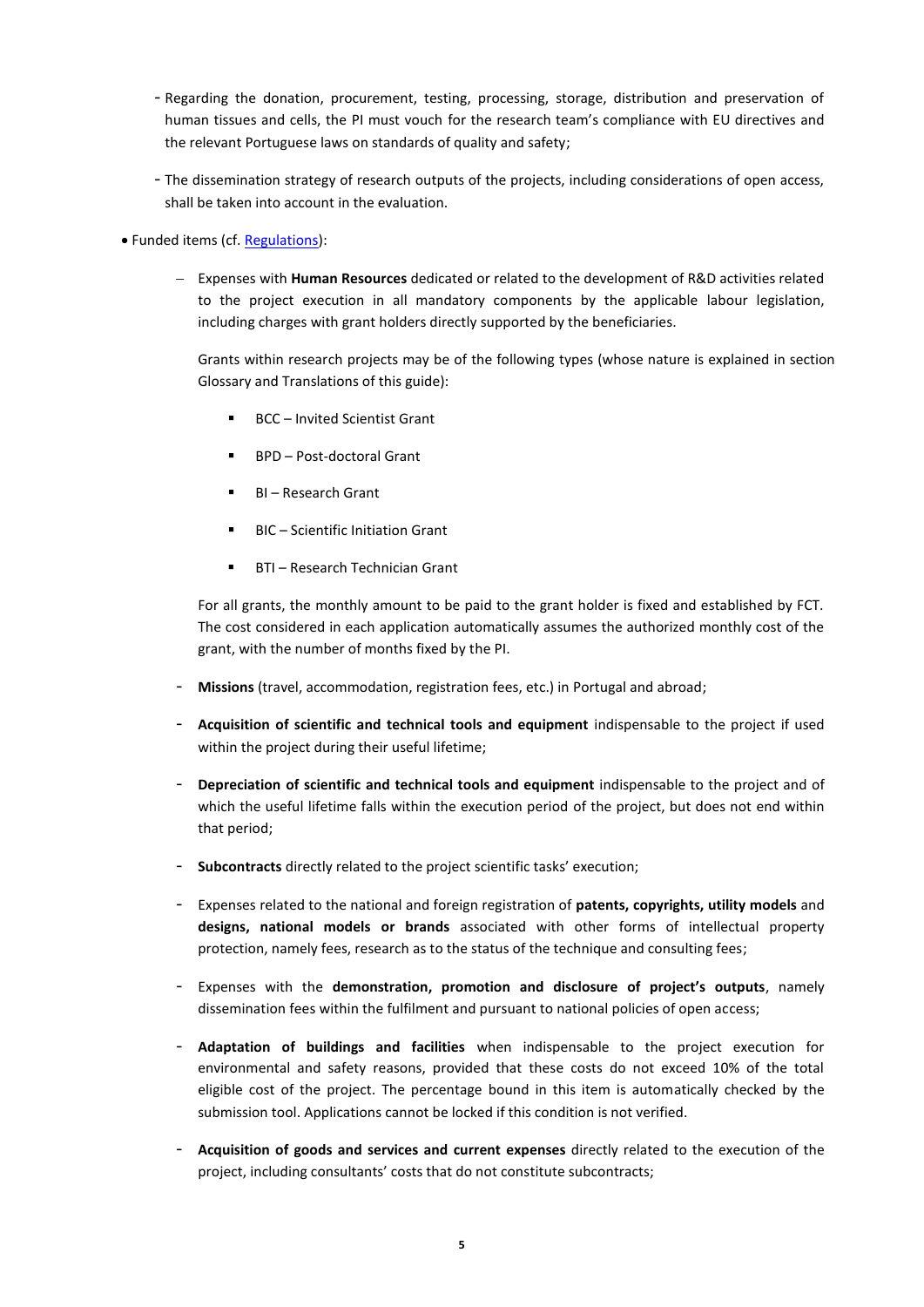- **Indirect costs**, with a **flat rate of 25% of eligible costs**, excluding subcontracting and resources provided by third parties. The percentage bound in this item is automatically checked by the submission tool. Applications cannot be locked if this condition is not verified.
- <span id="page-5-0"></span> All members of the research team involved in the application must submit their CV in English and follow a set of rules when writing it (cf. Guide for the Elaboration and Submission of R&D Project Applications).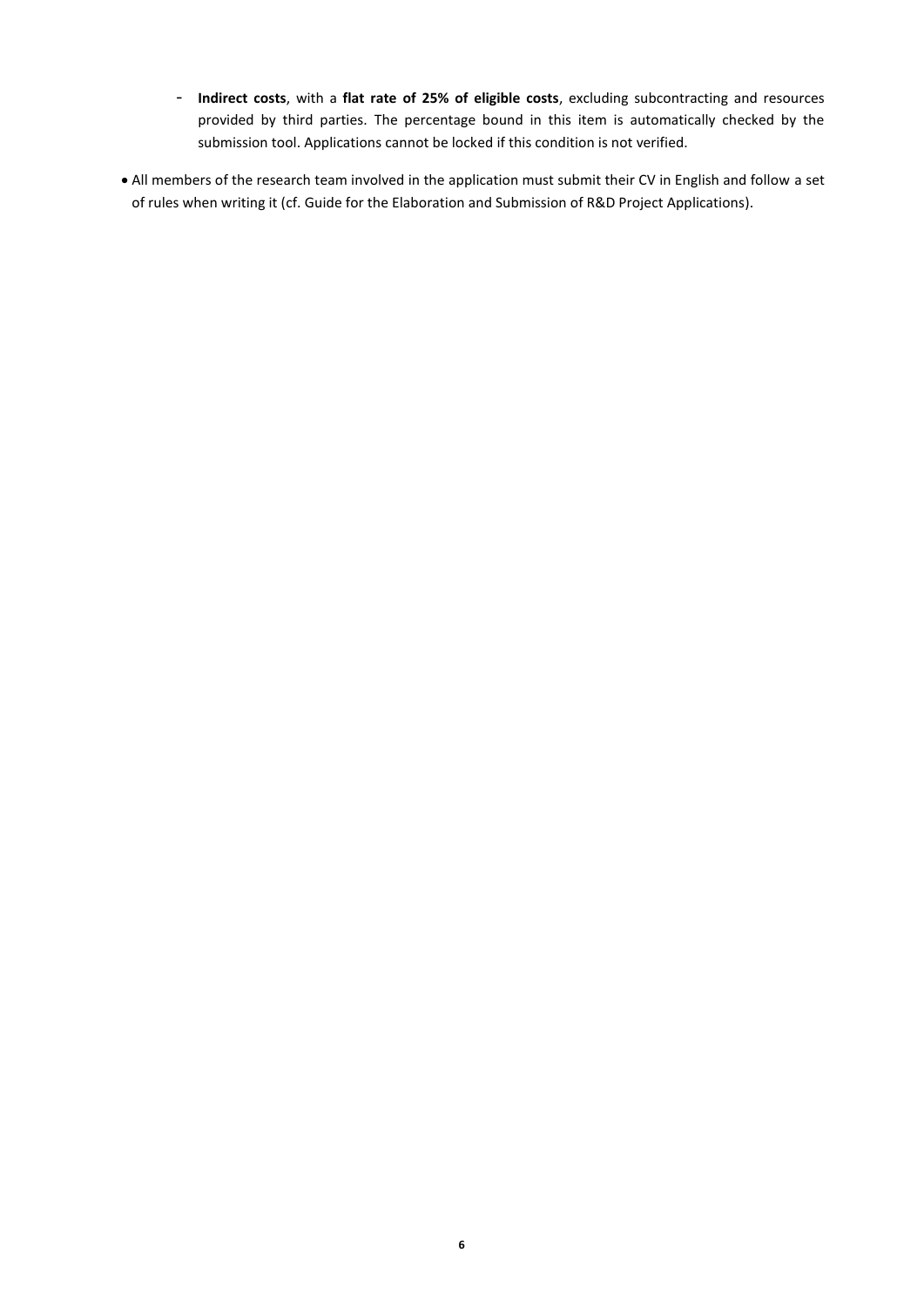#### **EVALUATION CRITERIA**

The evaluation and selection process is based on the following main four review criteria:

- A. Scientific merit and innovative nature of the project from an international standpoint in the scientific area and within the goals of the call;
- B. Scientific merit of the research team;
- C. Feasibility of the work plan and reasonability of the budget;
- D. Contribution to the body of knowledge in the field and improvement in the competence of the scientific community and potential economic value of the technology.

Application of these criteria shall take into account, among other considerations, the following:

#### A. For **criterion A**:

- i.) Relevance and originality of the project proposed (based on the state-of-the art in a given scientific area and previous work done by the proposing team) in the scientific area and within the goals of the call;
- ii.) Methodology adopted for carrying out the project;
- iii.) Expected results and their contribution to scientific and technological knowledge;
- iv.) Resulting publications and articles;
- v.) Contribution towards promoting and disseminating science and technology;
- vi.) Production of knowledge that can contribute to benefits to society or to the business sector.

#### B. For **criterion B**:

- i.) Scientific productivity of the team evaluated according to criteria accepted internationally by the different scientific communities (ranging from references to publications and citations in published works as used by the basic and engineering sciences, to performance and artistic work in the arts, or monographs and books in the humanities and social sciences);
- ii.) Abilities and skills to adequately execute the proposed project (team configuration, PI's qualifications);
- iii.) Ability to involve young researchers in training;
- iv.) Availability of the team and non-duplication of objectives in relation to other projects underway;
- v.) Degree of internationalization of the team;
- vi.) Degree of success in previous projects of the PI (in the case of young PIs, this requirement must be assessed based on the potential revealed by the PIs curriculum vitae in the absence of prior concrete accomplishments);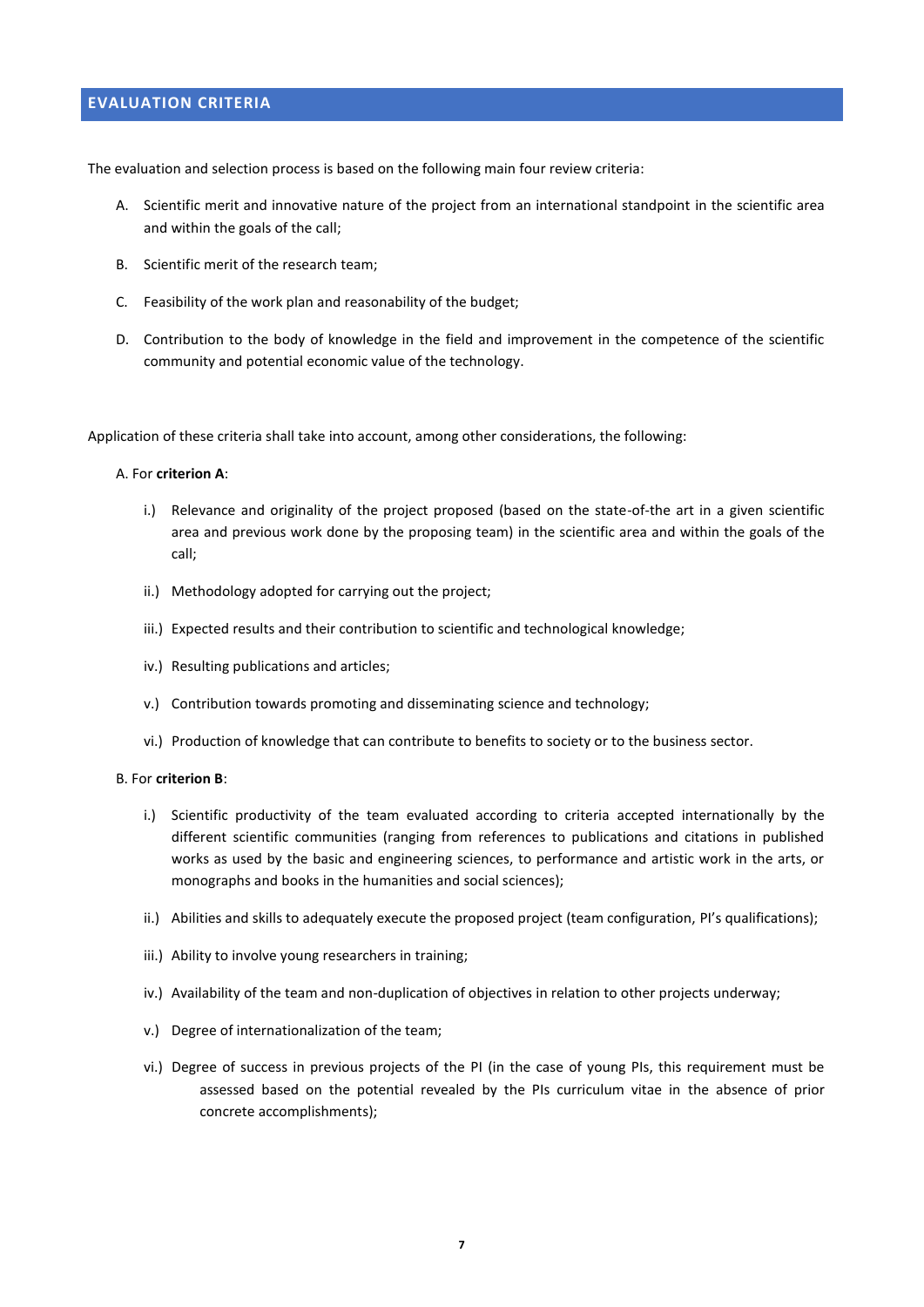vii.) Level of commitment of any companies participating in the project (if applicable).<sup>1</sup>

#### C. For **criterion C**:

- i.) Organization of the project in terms of the proposed objectives and resources (duration, equipment, size of the team, institutional and management resources);
- ii.) Institutional resources of the participating entities, in particular of the Principal Contractor (PC) (technical-scientific, organizational and managerial and, where appropriate, co-funding capacity on the part of companies);
- iii.) Reasonability of the budget.

#### D. For **criterion D**:

**.** 

<span id="page-7-0"></span>i.) Contribution to the body of knowledge and competence of the National Science and Technology System (expected effects and results) and potential economic value of the technology (if appropriate), namely in terms of its impact on the competitiveness of the national socio-economic system.

<sup>&</sup>lt;sup>1</sup> The application overview has the indication if a participating entity is a for profit organization.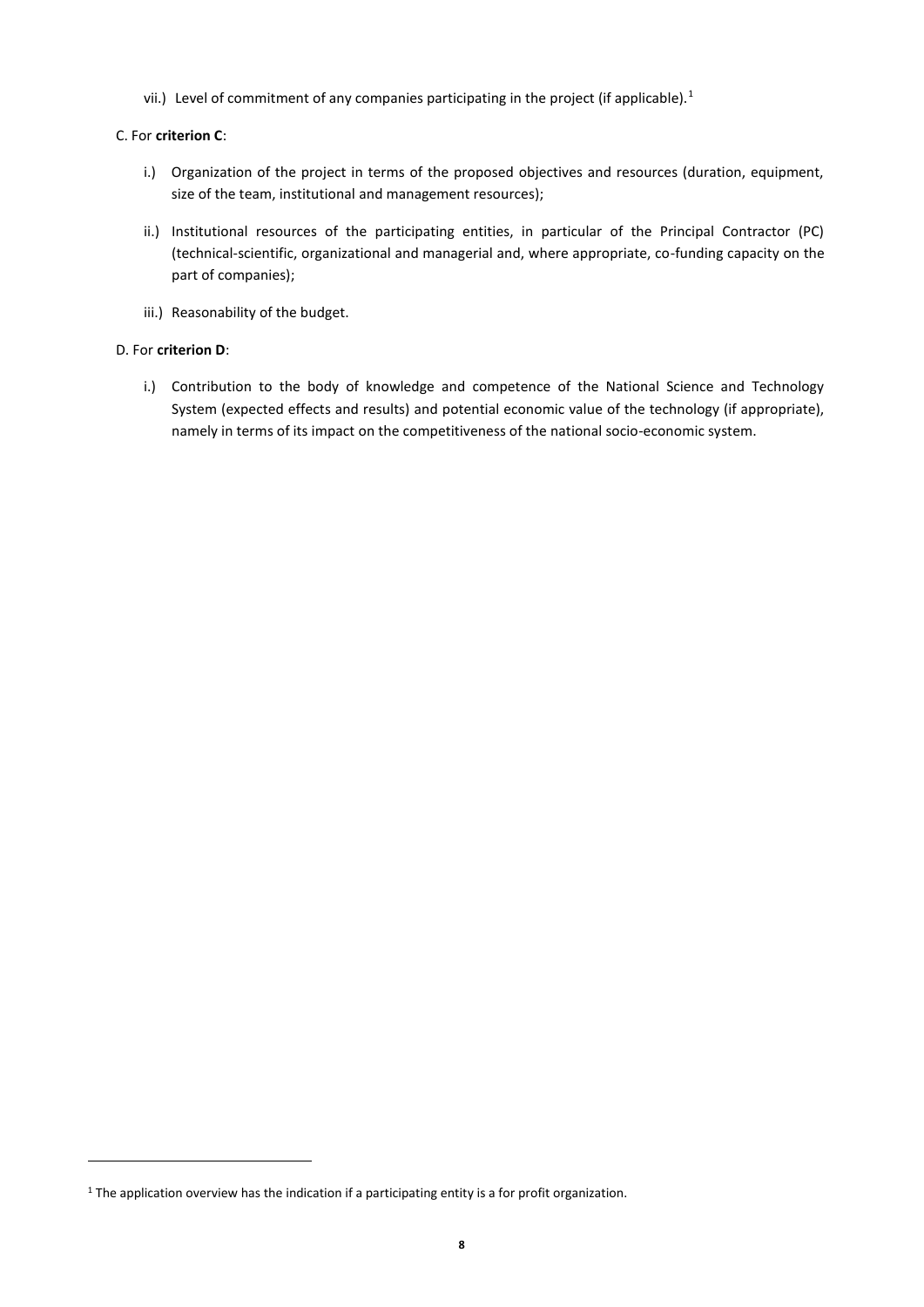#### <span id="page-8-0"></span>**GENERAL INFORMATION**

- **Applications will be assessed by an evaluation panel**.
- The evaluation panel, according with the Agreement between Portugal and CERN, consists of three members appointed by the CERN Director General and two by FCT, one of whom will chair the panel.
- The experts will be of recognized competence in the scientific areas of the applications to be evaluated.
- The panel is headed by the Panel Chair.
- The Panel Chair is identified in the internet FCT, I.P website up to the limit date to submit applications. The remaining panel members are identified after the assessment process conclusion.
- The identification of the reviewers external to the panel, if any, will not be made public.
- All panel members have to sign an acknowledgement of the Terms of Reference for the evaluation exercise.
- **Each application** will be remotely and individually evaluated by **two panel members.** One of the panel members will be appointed as the **first reader** for the application.
- Distribution of the applications to panel members, which is done by the Panel Chair, will take into consideration any Conflict of Interest, as well as the matching of scientific competences.
- Whenever a particular expertise is not covered by the panel members, external reviewers may be invited to provide an assessment of the application in consideration.
- The first time a reviewer logs in the evaluation web page, he/she has to sign a **[Confidentiality Statement](#page-13-0)**.
- Prior to accessing each application, the reviewer has to declare whether or not a conflict of interest is identified for that particular application.
- During the panel meetings, all applications shall be discussed. A **ranking list** and a **panel evaluation report**  (for each application) will be produced.
- The panel must issue a **panel meeting report** on its activities.
- There is an allocated FCT team for the evaluation panel, which is the contact point for the reviewers.

#### <span id="page-8-1"></span>**STAGES OF EVALUATION**

Evaluation of the research applications involves the following stages:

#### **Setting-up Evaluation Panels**

 The panel chair will be a regular member of the panel with the added duties of moderating the panel meeting and conveying the results of the discussions to the Board of Directors of FCT.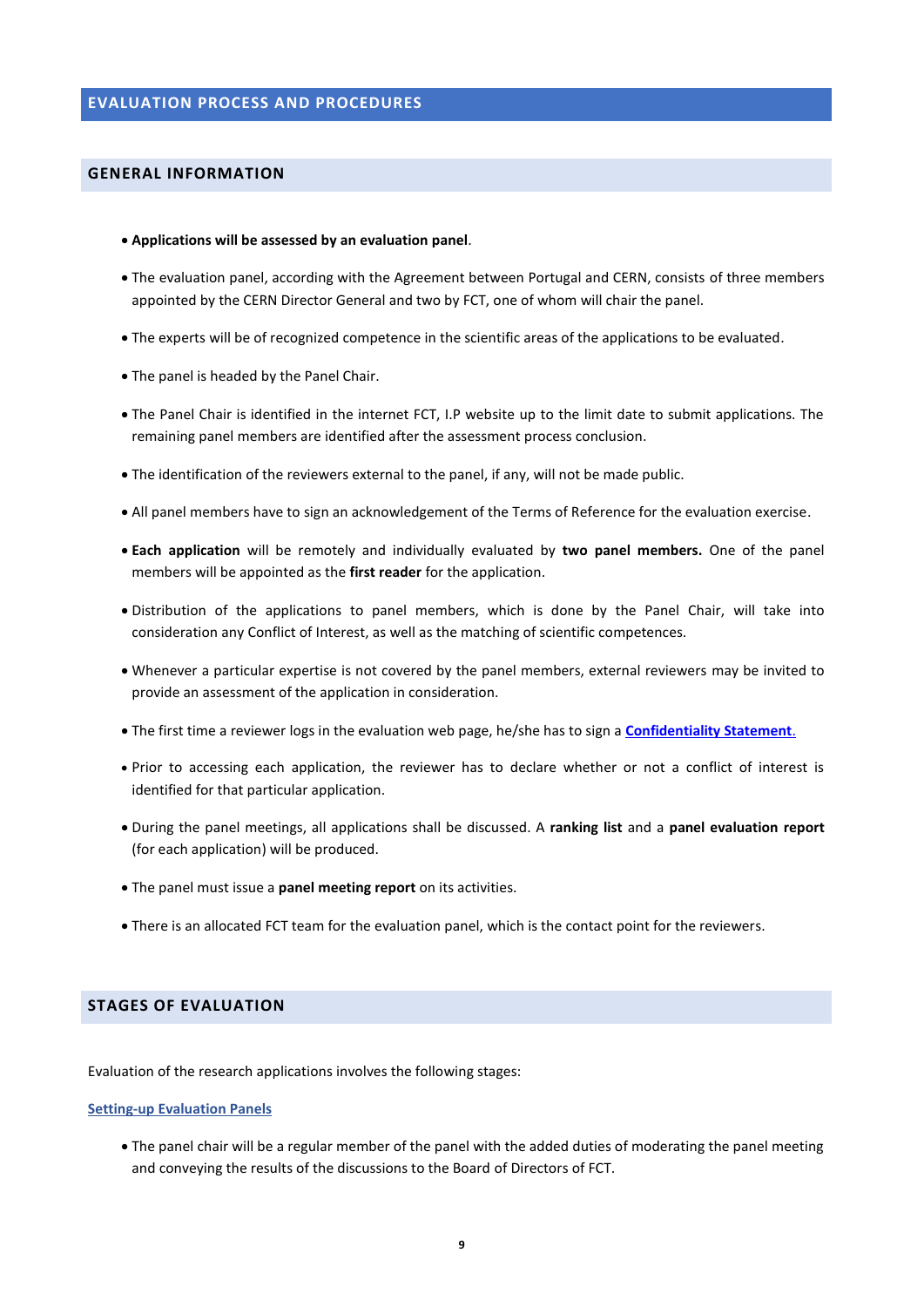The panel members might be asked to give support to FCT during the period spanning from the evaluation meeting to the final decision (e.g., review of eventual preliminary hearings comments presented by the PI).

#### **Pre-Meeting Activities (Individual Reviews)**

- Each application will be remotely and individually evaluated by **two panel members**.
- **Both panel members must submit their individual evaluation** for each proposal in the Individual Evaluation Form and lock the review.
- Reviewers must submit their assessment for each proposal in the **Individual Evaluation Form**, including:
	- the rating and comments for each of the four evaluation criteria;
	- a general comment on the application;
	- funding recommendation, without specifying the amount;
	- confidential comments to the evaluation panel, if necessary.
- The assessment should take into account the following **guidelines**:
	- the explanatory comment for each criterion should be succinct but substantial. This comment should address the relative importance of the criterion and the extent to which the application actually meets the criterion;
	- comments should also be impeccably polite. If so decided by the panel, the comments may be reproduced totally or partially in the feedback to applicants.
	- the global explanatory comment for the project should be substantial and fully explain the reviewer's judgment on the application stating recommendations regarding the research work and the project organization;
	- possible modifications to the work plan may be recommended, with proper justification;
	- confidential comments to the evaluation panel may be provided;
	- comments and grades should be in agreement and support each other.
- **Both ratings and comments are critically important.** The individual review ratings and comments are the starting point for the panel discussions and for the panel final rating.
- For each application, one of the panel members will be designated as the **first reader**. Based on the two individual reviews, the first reader will submit and lock a proposal for the **Compilation Report<sup>2</sup> before the panel meeting**.

#### **Meeting Activities (Panel Evaluation)**

 During the panel meeting all applications of the panel and their evaluation reports will be available to all panel members and must be discussed by the panel.

**.** 

<sup>2</sup> Consensus Report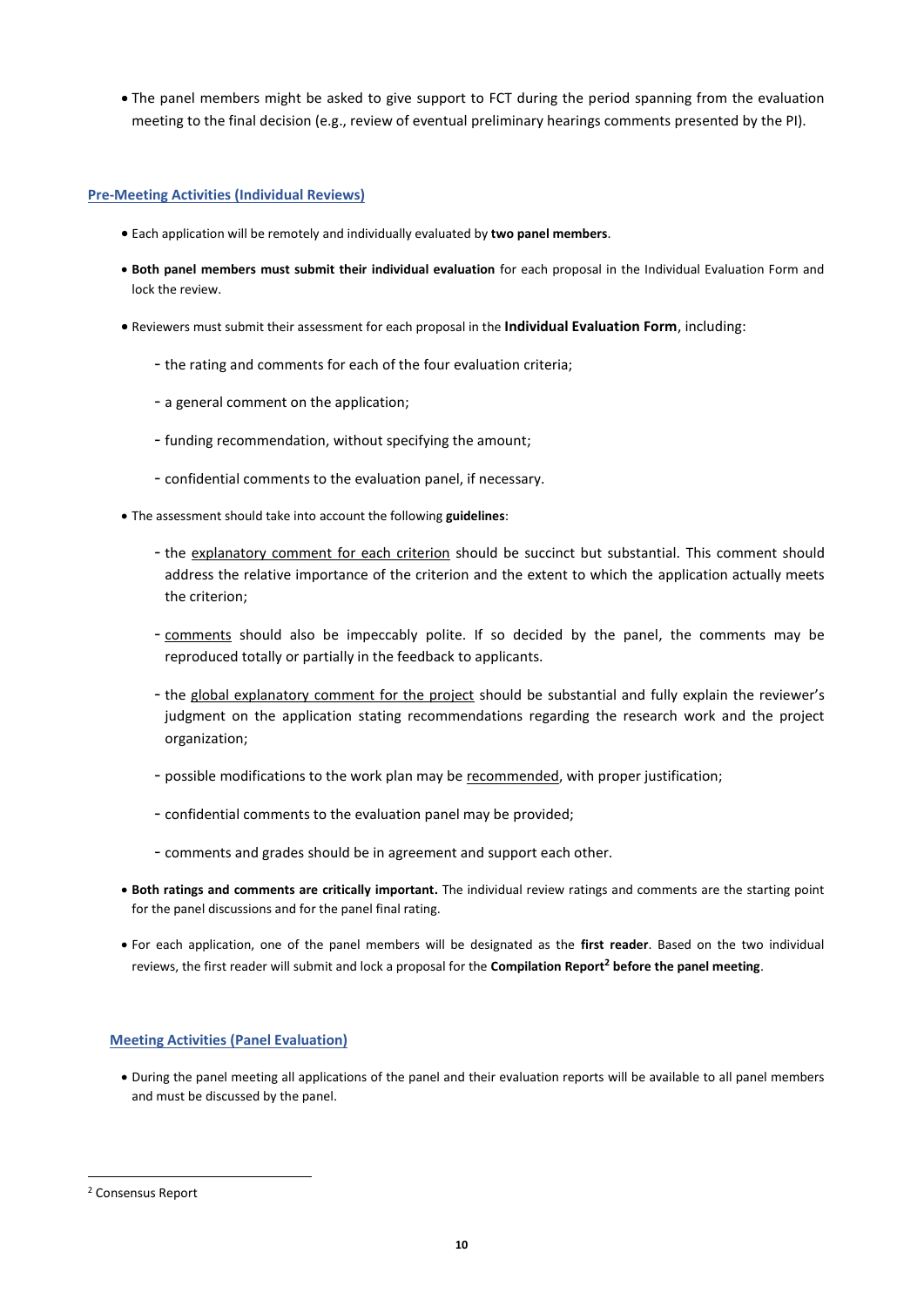- $\bullet$  It is the duty of each **evaluation panel** to:
	- elaborate the **Panel Evaluation** for each application (to be transmitted to the applicants) based on the Compilation Report and panel discussions;
	- generate a **Ranking List** of all evaluated applications.
	- prepare a **Panel Meeting Report** with a summary of the meeting and comments regarding the evaluation process;
	- close the panel.
- The first reader must submit the panel assessment (comments to be transmitted to the applicants) in the **Panel Evaluation Form**, including:
	- the rating and the comments for each of the four criteria to be transmitted to the PI;
	- a general comment on the application to be transmitted to the PI;
	- recommended amount for funding to be transmitted to the PI (when the application is recommended for funding).
	- confidential comments to FCT, if necessary.
- The final panel assessment should take into account the following guidelines:
	- All comments should take the form of a statement with respect to the criteria under evaluation; the general comment should specify the key strengths and weaknesses (if any).
	- Panel Members shall:
		- o avoid comments that give a description or a summary of the application;
		- o avoid the use of the first person or equivalent: "I think…" or "This reviewer finds…";
		- $\circ$  always use dispassionate and analytical language: avoid dismissive statements about the PI, the proposed science, or the scientific field concerned;
		- o avoid asking questions, as the PI will not be able to answer them;
		- o evaluate the proposed work and not the work you consider should have been proposed.
- The **Panel Meeting Report**, with a summary of the meeting and comments regarding the evaluation process, should be organized in two main parts:

**Part I - Evaluation**, including, but not limited to:

- working methodology adopted by the panel;
- identification of potential Conflicts of Interest issues and their resolution.

**Part II – Confidential Recommendations to FCT**, on the various aspects of the evaluation that might help FCT to improve procedures in future calls. Please refer, among other considered important:

- comments on the material available to the panel members, in particular the guide for Peer Reviewers;
- strong and weak aspects of the evaluation web application;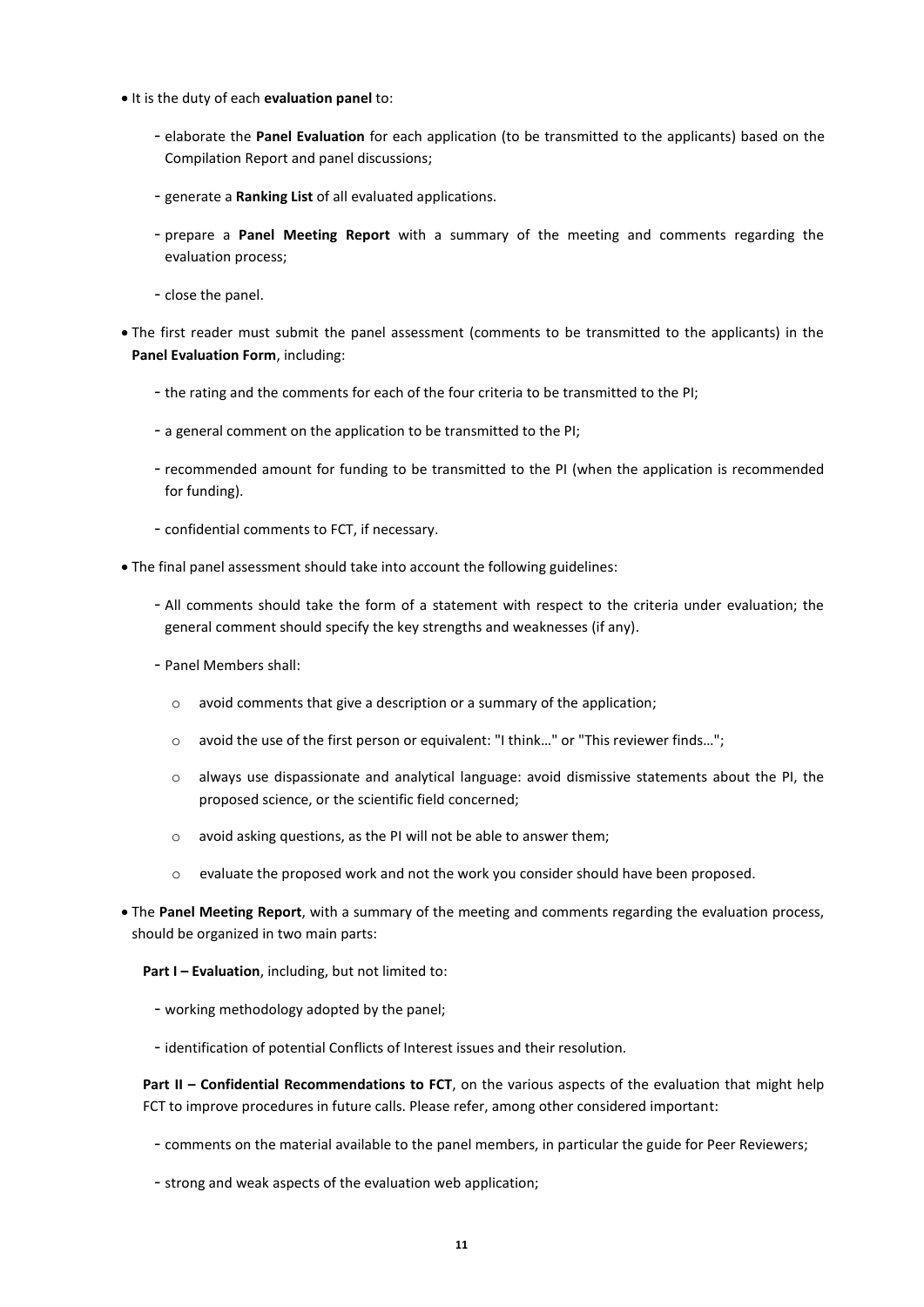- strong and weak aspects of the FCT team;
- strong and weak aspects on logistic aspects (travel, hotel, meeting, etc if applicable).

This **report must be signed by all evaluation panel members**.

#### <span id="page-11-0"></span>**FCT EVALUATION WEBPAGE**

The username and password sent to each individual reviewer gives access through<https://sig.fct.pt/evaluation/> to the list of projects under evaluation by the corresponding reviewer. Please see the Instructions on the top of the menu.

For each application, the following is available and indispensable:

- a statement on Conflict of Interest;
- all information submitted in the application form. In this form, the name of each team member has a link to his/her CV and the financed projects by the same PI have a link to the project description and results;
- the information in the application form can be printed and a pdf file can be generated with it. See the links on "Print this page" and "Instructions to view and print this page" for this purpose.
- different applications by the research team members (even in different scientific areas), for the sake of detecting superposition of objectives or resources;
- $\bullet$  the Individual and Compilation Report Forms;
- the possibility to SAVE the submitted evaluation report. This means that the uploaded information will be kept for future revision;
- the need to LOCK the submitted evaluation report. This means that the reviewer will no longer be able to modify the uploaded information;
- an indication of the work done and yet to be done by the reviewer.

#### <span id="page-11-1"></span>**EVALUATION TIMELINE**

<span id="page-11-2"></span>The evaluation timeline is established by FCT's Board of Directors and conveyed to the evaluation panel chair and members. The date of the final meeting of the evaluation panel is established in advance by FCT that carries out all logistic arrangements.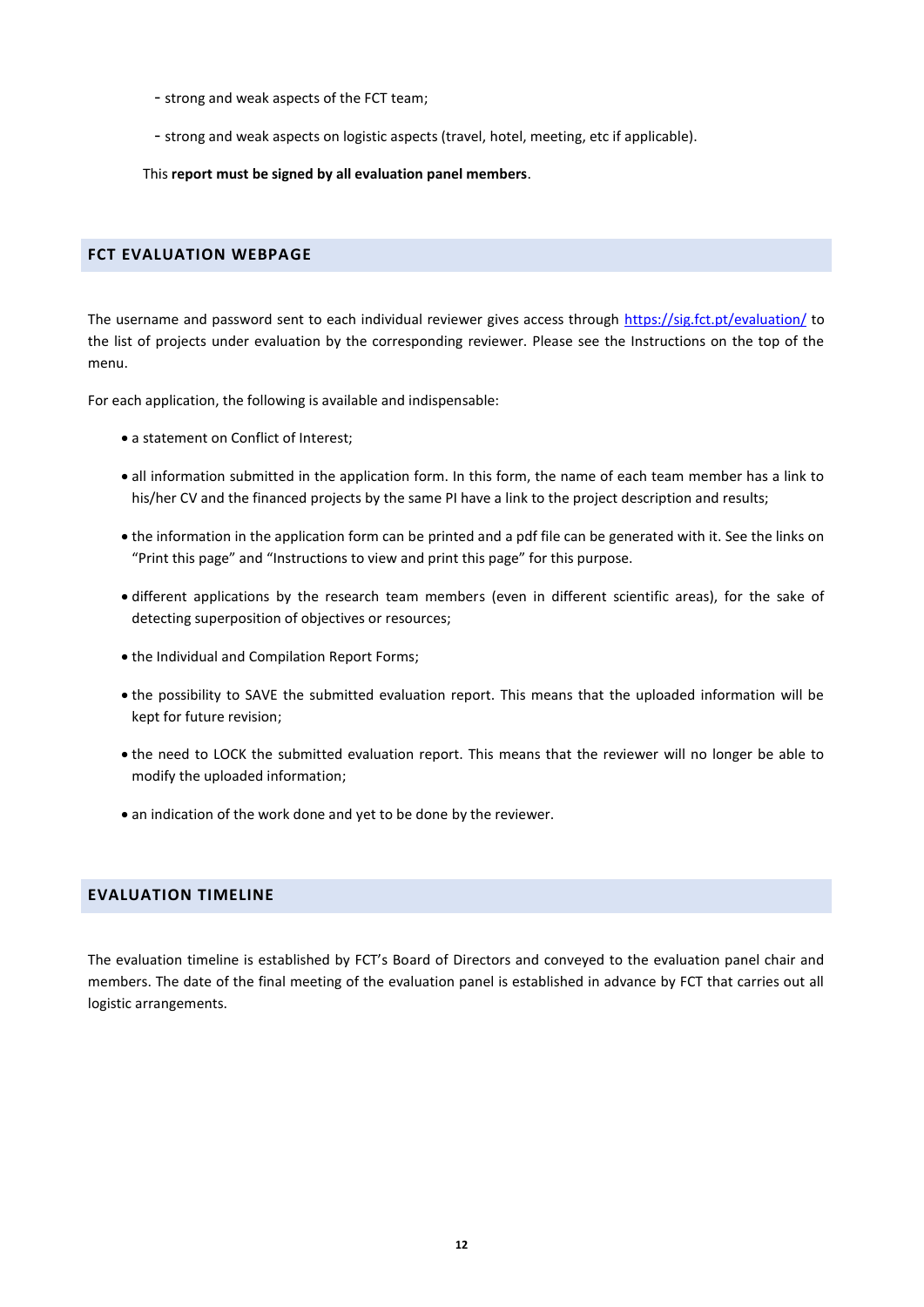#### **SCORING SYSTEM**

The selection method and ranking of projects is based on the indicator Merit of the Project (Overall Rating), which is determined by the four evaluation criteria described in Section 3.

The Overall Rating of the Project is calculated as:

#### **Overall Rating = 0.50 A + 0.20 B + 0.10 C + 0.20D**

For the purpose of selection and decision-making regarding funding, projects will be ranked by score obtained in the review process in decreasing order.

The FCT grant application scoring system uses a 9-point scale (1 – minimum; 9 – maximum), and each of the four criteria is rated using this scale with whole numbers only (no decimal ratings).

Reviewers have to identify strengths and weaknesses (if applicable) for each criterion and should provide context for their comments based on the application.

In case of equal ratings, the locking date of the proposals in the FCT's electronic system will be taken into consideration for the raking list.

<span id="page-12-0"></span>Each review criterion and the associated reviewers' comments should take into account the goals and priorities expressed in the call, and listed also in section 2 of this guide for Peer Reviewers.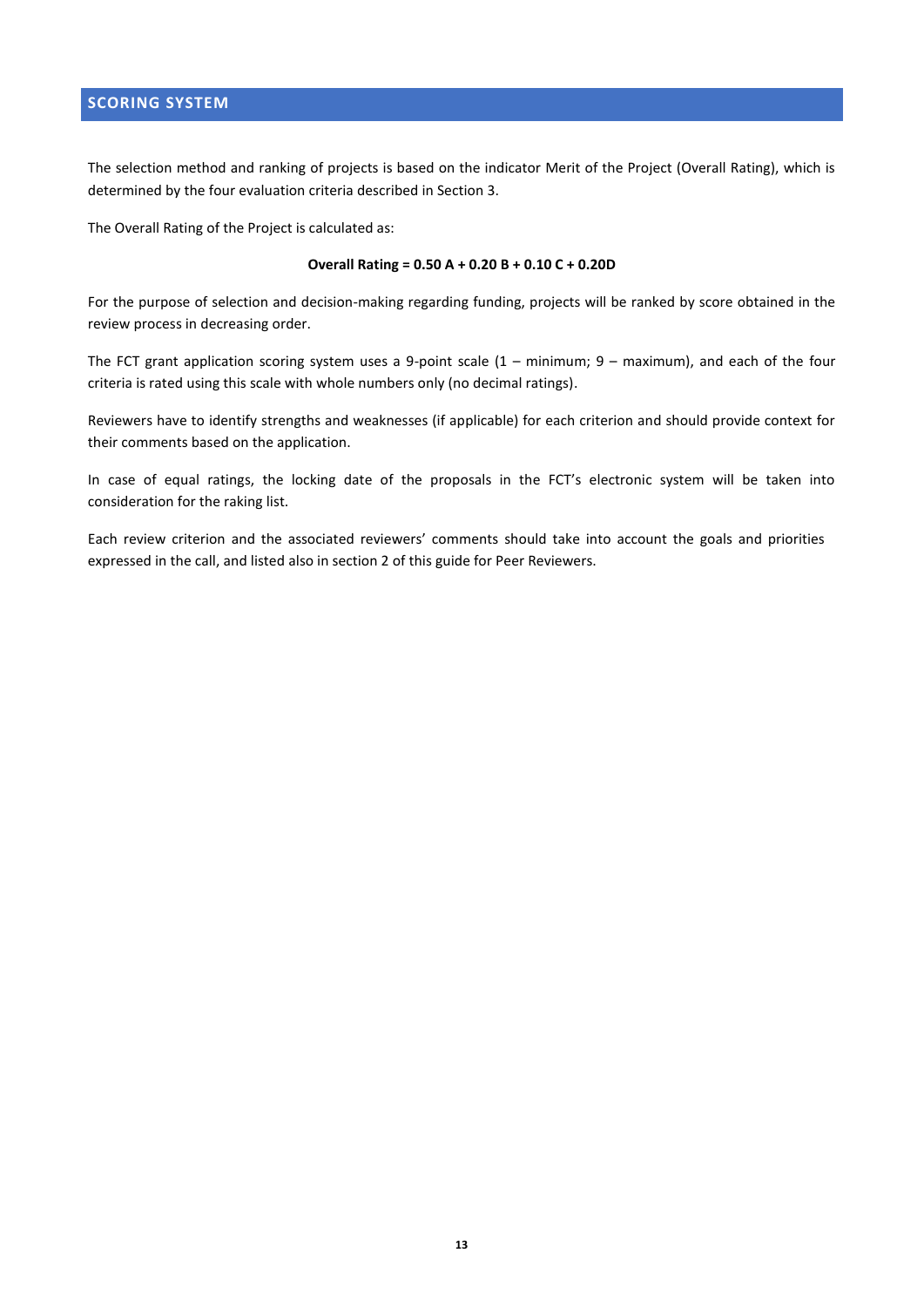#### **CONFIDENTIALITY AND CONFLICT OF INTEREST**

#### <span id="page-13-0"></span>**CONFIDENTIALITY**

The confidentiality of written applications must be protected. All reviewers involved in the evaluation are asked not to copy, quote or otherwise use material contained in the applications. All reviewers are requested to sign a statement of confidentiality relative to the contents of the project applications and to the results of the evaluation.

The statement that needs to be accepted, which appears the first time the reviewer uses the individual credentials to access the evaluation area, is the following:

#### STATEMENT OF CONFIDENTIALITY

Thank you for accepting to participate in the scientific evaluation of Research Projects submitted to the Portuguese Foundation of Science and Technology (*Fundação para a Ciência e a Tecnologia*, I.P.) – FCT.

The reader of this message pledges, on his/her honour, not to quote or use in any way, the contents of the project applications, nor to make available, other than to FCT or the evaluation panel, the results of the evaluation of project applications.

#### <span id="page-13-1"></span>**CONFLICT OF INTEREST (COI)**

Reviewers that have submitted any **applications to the present Call**, both as PI or team member, **have to decline** participating in the evaluation process. Reviewers with first-degree relationships, married to or cohabiting with the PI or any team member are also precluded from being a panel member or remote evaluator.

In the case of a **disqualifying conflict of interest**, those panel members and remote reviewers cannot remotely evaluate the respective applications. Such panel members are also not allowed to participate in the panel meeting discussion of these applications. Circumstances that could be interpreted as a **disqualifying conflict of interest** are set forth in the following criteria:

- 1. Life partnership, domestic partnership;
- 2. Personal interest in the application's success or financial interest by persons listed under no.1;

**In case of a potential conflict of interest, panel members should notify FCT if he/she is able to perform as unbiased evaluation or if** the conflict should rather be considered as disqualifying. A potential conflict of interest exists in the following circumstances:

3. Relationships that do not fall under no. 1, other personal ties or conflicts;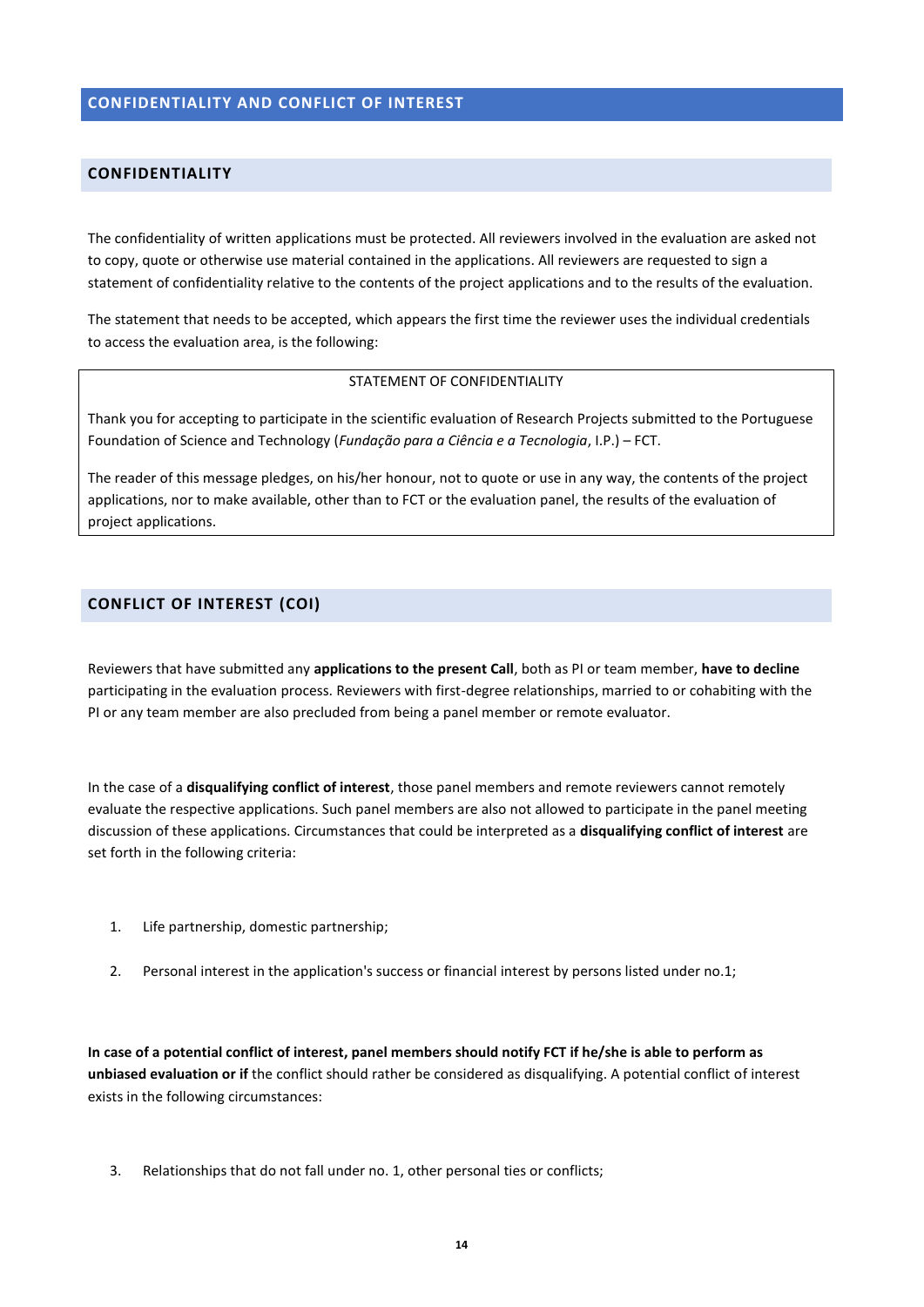- 4. Financial interests of persons listed under no. 3;
- 5. Preparation of an application or implementation of a project with a closely related research topic (competition);
- 6. Participating in an on-going scientific or inter-personal conflict with the applicant(s).

Before starting the evaluation of each application, and in order to be able to access the evaluation form, the individual reviewer needs to complete a CoI Declaration, as follows:

#### **Conflict of Interest Declaration**

Please state:

- No, I have no conflict
- Yes, I have a strong conflict (see **Disqualifying CoI**)
- It is possible that I have a conflict (see **Potential CoI**)

Add any comments below.

The **individual reviewer** will not be able to proceed in the presence of a strong conflict of interest. **In this case the individual reviewer is required to inform the Panel Chair and the FCT team of the situation**, so that the application may be reassigned. The final panel report must mention all declared CoI.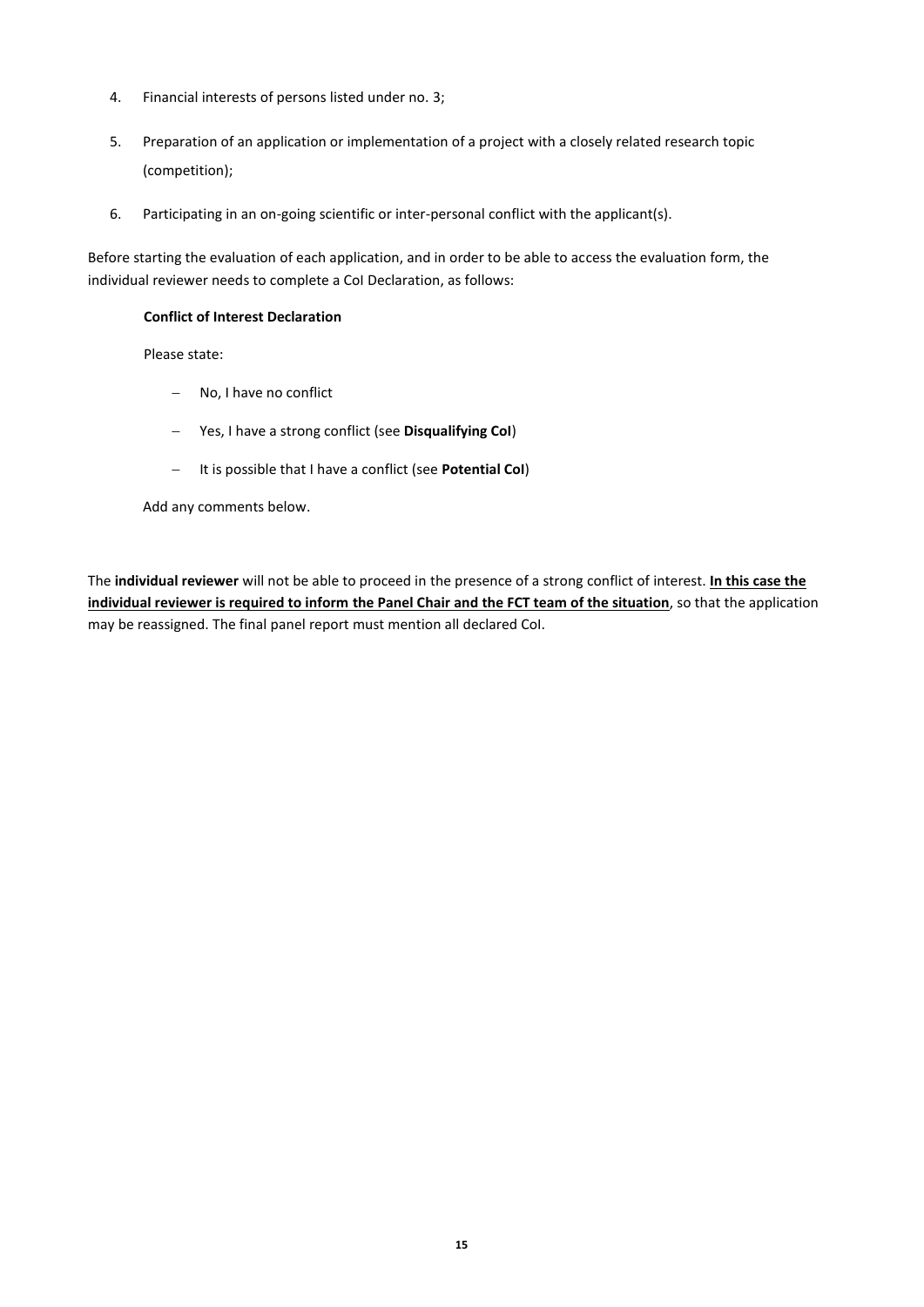#### <span id="page-15-0"></span>**GLOSSARY AND TRANSLATIONS**

#### <span id="page-15-1"></span>**PORTUGUESE TO ENGLISH TRANSLATION AND EXPLANATIONS**

**Agregação** = Aggregation. This is an academic title. It attests

- i.) the quality of the academic, professional, scientific and pedagogical curriculum
- ii.) the capacity to carry out research work
- iii.) the capability to coordinate and carry out independent research work,

and is issued to PhD holders after a public exam by a jury. The exam is required by the candidates and takes places during two days.

**Doutoramento** = PhD, doctoral degree

**Mestrado** – Master's degree

**Licenciatura** = BA (3, 4 or 5 years graduate course)

**Bolsa** = Grant, fellowship

**Bolseiro** = Grant Holder, fellow

- **BCC** = Bolsa de Cientista Convidado = Invited Scientist Grant
	- Invited scientist grants are designed for doctoral degree holders with scientific curricula of notable merit, for the purpose of developing and carrying out research activities in Portuguese science and technology institutions, including directing and coordinating of research projects.
	- The total duration of this type of grant can vary between one month and three years.
- **BPD** = Bolsa de Pós-Doutoramento = Post-doctoral Grant
	- Post-doctoral grants are intended for individuals who have already completed a doctoral degree, preferably within the last five years, for the purpose of carrying out advanced research in Portuguese or foreign scientific institutes of recognized merit.

**BI** = Bolsa de Investigação = Research Grant

- These research grants are available for bachelor, graduation or master degree holders for the purpose of obtaining scientific training in research projects or in Portuguese science and technology institutions.
- These grants are, in principle, one year in length, renewable for up to a total of three years, and cannot be awarded for periods of less than three consecutive months.

**BIC** = Bolsa de Iniciação Científica = Scientific Initiation Grant

- Scientific initiation grants are designed primarily for students who have completed at least 3 years of higher education (1<sup>st</sup> cycle or equivalent) for the purpose of obtaining scientific training by participating in research projects in Portuguese institutions.
- These grants are, in principle, one year in length, renewal for up to two years, contingent on good scholastic performance. They cannot be awarded for periods of less than three consecutive months.

**BTI** = Bolsa de Técnico de Investigação = Research Technician Grant

- Research technician grants are designed to provide for additional specialized training of technicians to support the operation and maintenance of scientific laboratory equipment and infrastructures and other activities relevant to the Portuguese scientific and technological system.
- The length of this type of grant varies, up to a total of five years, and cannot be awarded for periods of less than three consecutive months.